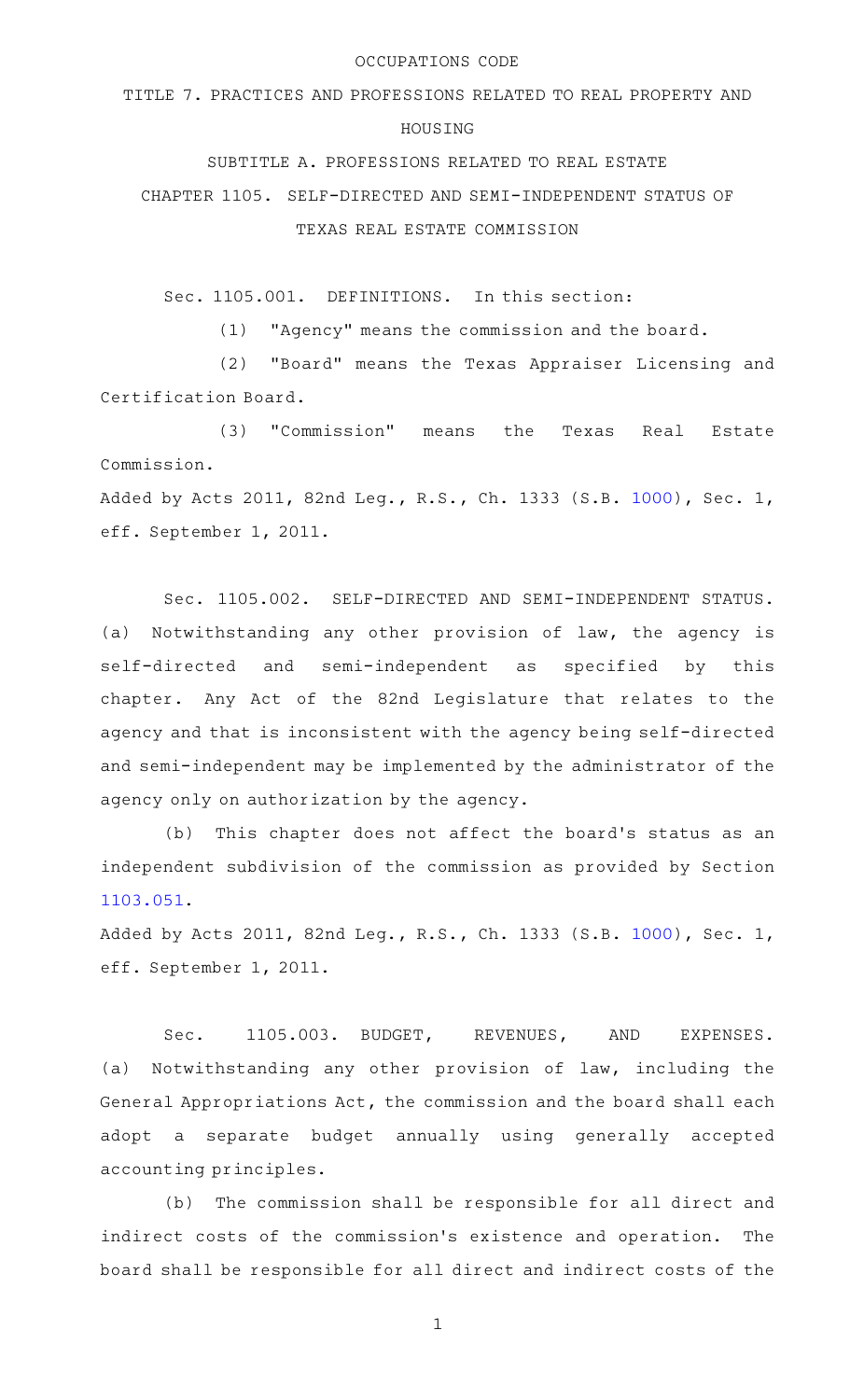board's existence and operation. The agency may not directly or indirectly cause the general revenue fund to incur any cost.

(c) Notwithstanding any other provision of law, the commission and the board may each set the amounts of the respective fees, penalties, charges, and revenues required or permitted by statute or rule as necessary for the purpose of carrying out the separate functions of the commission and the board and funding the respective budgets of the commission and the board adopted and approved under Subsection (a).

(d) All fees and funds collected by the commission or the board and any funds appropriated to the commission or the board shall be deposited in interest-bearing deposit accounts in the Texas Treasury Safekeeping Trust Company. The comptroller shall contract with the commission and the board for the maintenance of the deposit accounts under terms comparable to a contract between a commercial banking institution and the institution 's customers.

(e) Repealed by Acts 2015, 84th Leg., R.S., Ch. 448 , Sec. 31(l)(16), eff. September 1, 2015.

(f) Not later than August 31 of each fiscal year, the agency shall remit \$750,000 to the general revenue fund.

(g) The fiscal year for the agency begins on September 1 and ends on August 31.

Added by Acts 2011, 82nd Leg., R.S., Ch. 1333 (S.B. [1000\)](http://www.legis.state.tx.us/tlodocs/82R/billtext/html/SB01000F.HTM), Sec. 1, eff. September 1, 2011.

Amended by:

Acts 2015, 84th Leg., R.S., Ch. 448 (H.B. [7](http://www.legis.state.tx.us/tlodocs/84R/billtext/html/HB00007F.HTM)), Sec. 31(l)(16), eff. September 1, 2015.

Acts 2015, 84th Leg., R.S., Ch. 448 (H.B. [7\)](http://www.legis.state.tx.us/tlodocs/84R/billtext/html/HB00007F.HTM), Sec. 32, eff. September 1, 2015.

Sec. 1105.004. AUDITS. (a) This chapter does not affect the duty of the state auditor to audit the agency. The state auditor shall enter into a contract and schedule with the agency to conduct audits.

(b) The agency shall reimburse the state auditor for all costs incurred in performing the audits and shall provide to the governor a copy of any audit performed.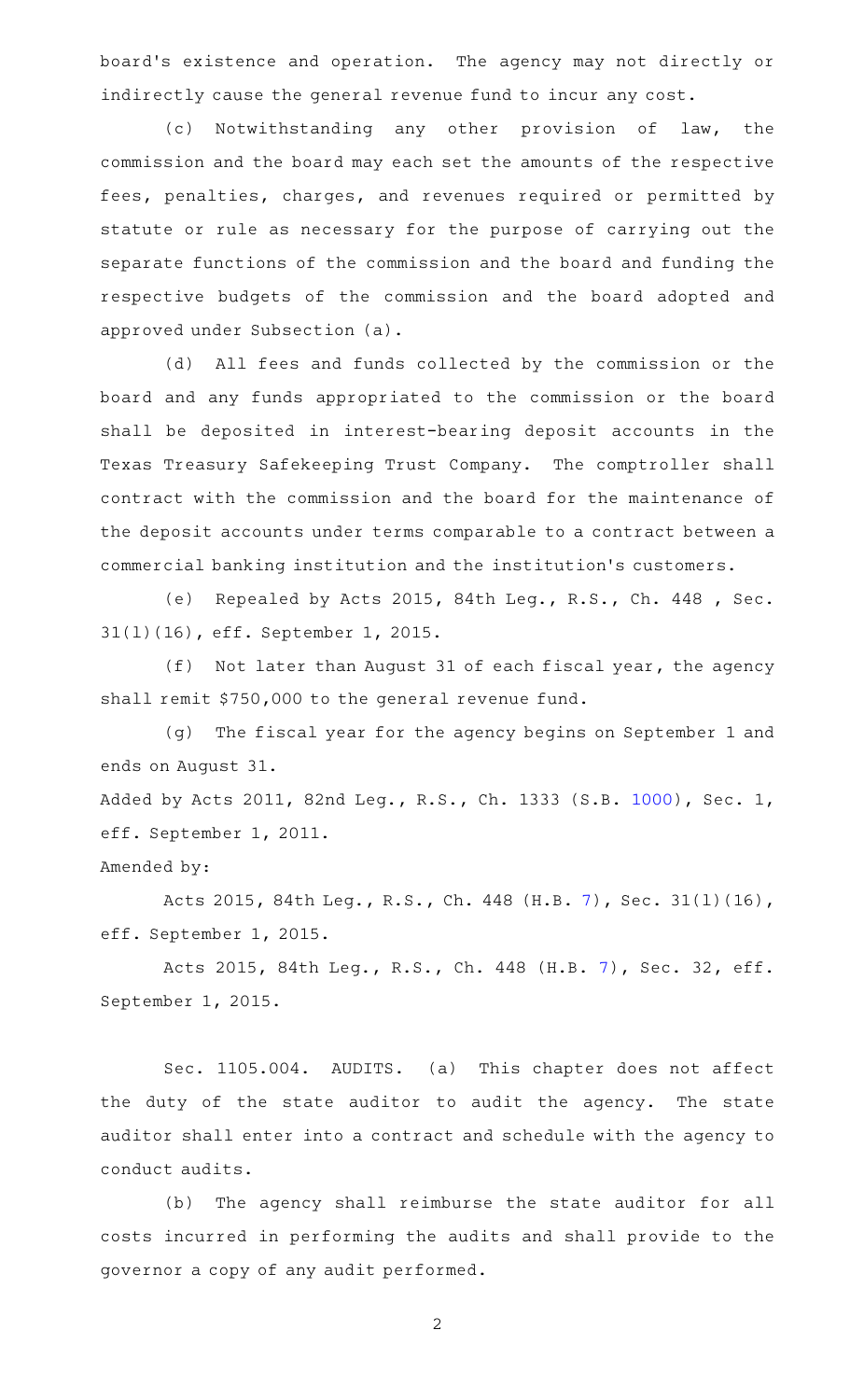Added by Acts 2011, 82nd Leg., R.S., Ch. 1333 (S.B. [1000\)](http://www.legis.state.tx.us/tlodocs/82R/billtext/html/SB01000F.HTM), Sec. 1, eff. September 1, 2011.

Amended by:

Acts 2019, 86th Leg., R.S., Ch. 334 (S.B. [624\)](http://www.legis.state.tx.us/tlodocs/86R/billtext/html/SB00624F.HTM), Sec. 37, eff. September 1, 2019.

Sec. 1105.005. RECORDS; REPORTING REQUIREMENTS. (a) The agency shall keep financial and statistical information as necessary to disclose completely and accurately the financial condition and results of operations of the agency.

(b) Before the beginning of each regular session of the legislature, the agency shall submit to the legislature and the governor a report describing all of the agency 's activities in the previous biennium. The report must include:

(1) an audit as required by Section  $1105.004$ ;

(2) a financial report of the previous fiscal year, including reports on the financial condition and results of operations;

(3) a description of all changes in fees imposed on regulated persons;

(4) a report on changes in the regulatory jurisdiction of the agency;

 $(5)$  a report on the number of examination candidates, license, certificate, and registration holders, and enforcement activities and any changes in those figures; and

(6) a list of all new rules adopted or repealed.

(c) In addition to the reporting requirements of Subsection (b), not later than November 1 of each year, the agency shall submit to the governor, the committee of each house of the legislature that has jurisdiction over appropriations, and the Legislative Budget Board a report that contains:

(1) the salary for all agency personnel and the total amount of per diem expenses and travel expenses paid for all agency employees, including trend performance data for the preceding five fiscal years;

(2) the total amount of per diem expenses and travel expenses paid for each member of the agency, including trend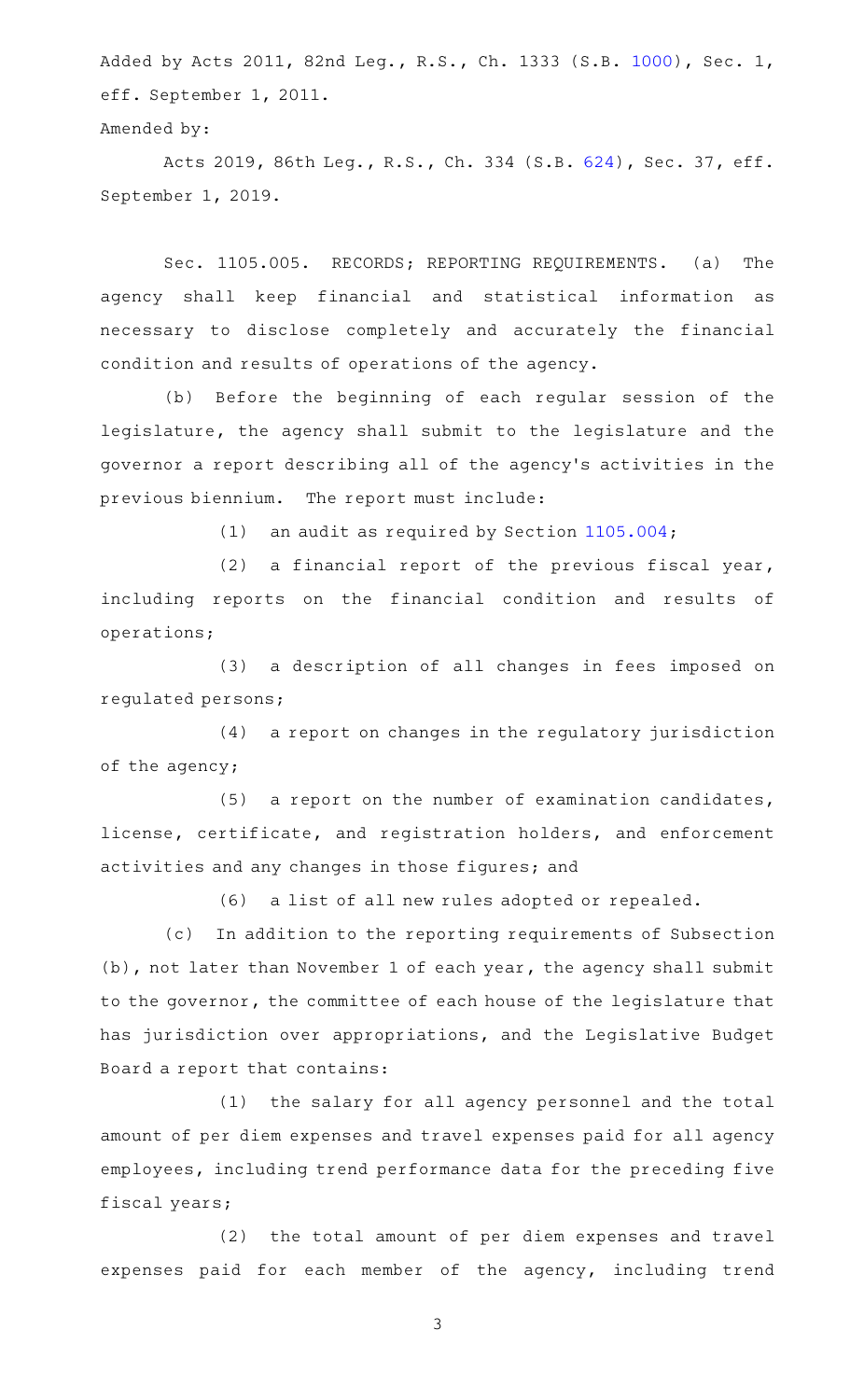performance data for the preceding five fiscal years;

(3) the agency's operating plan covering a period of two fiscal years;

 $(4)$  the agency's operating budget, including revenues and a breakdown of expenditures by program and administrative expense, showing:

(A) projected budget data for a period of two fiscal years; and

(B) trend performance data for the preceding five fiscal years; and

(5) trend performance data for the preceding five fiscal years regarding:

(A) the number of full-time equivalent positions at the agency;

(B) the number of complaints received from the public and the number of complaints initiated by agency staff;

(C) the number of complaints dismissed and the number of complaints resolved by enforcement action;

(D) the number of enforcement actions by sanction type;

(E) the number of enforcement cases closed through voluntary compliance;

(F) the amount of administrative penalties assessed and the rate of collection of assessed administrative penalties;

(G) the number of enforcement cases that allege a threat to public health, safety, or welfare or a violation of professional standards of care and the disposition of those cases;

 $(H)$  the average time to resolve a complaint;

(I) the number of license holders or regulated persons broken down by type of license and license status, including inactive status or retired status;

(J) the fee charged to issue and renew each type of license, certificate, or registration issued by the agency;

 $(K)$  the average time to issue a license, certificate, or registration;

(L) litigation costs, broken down by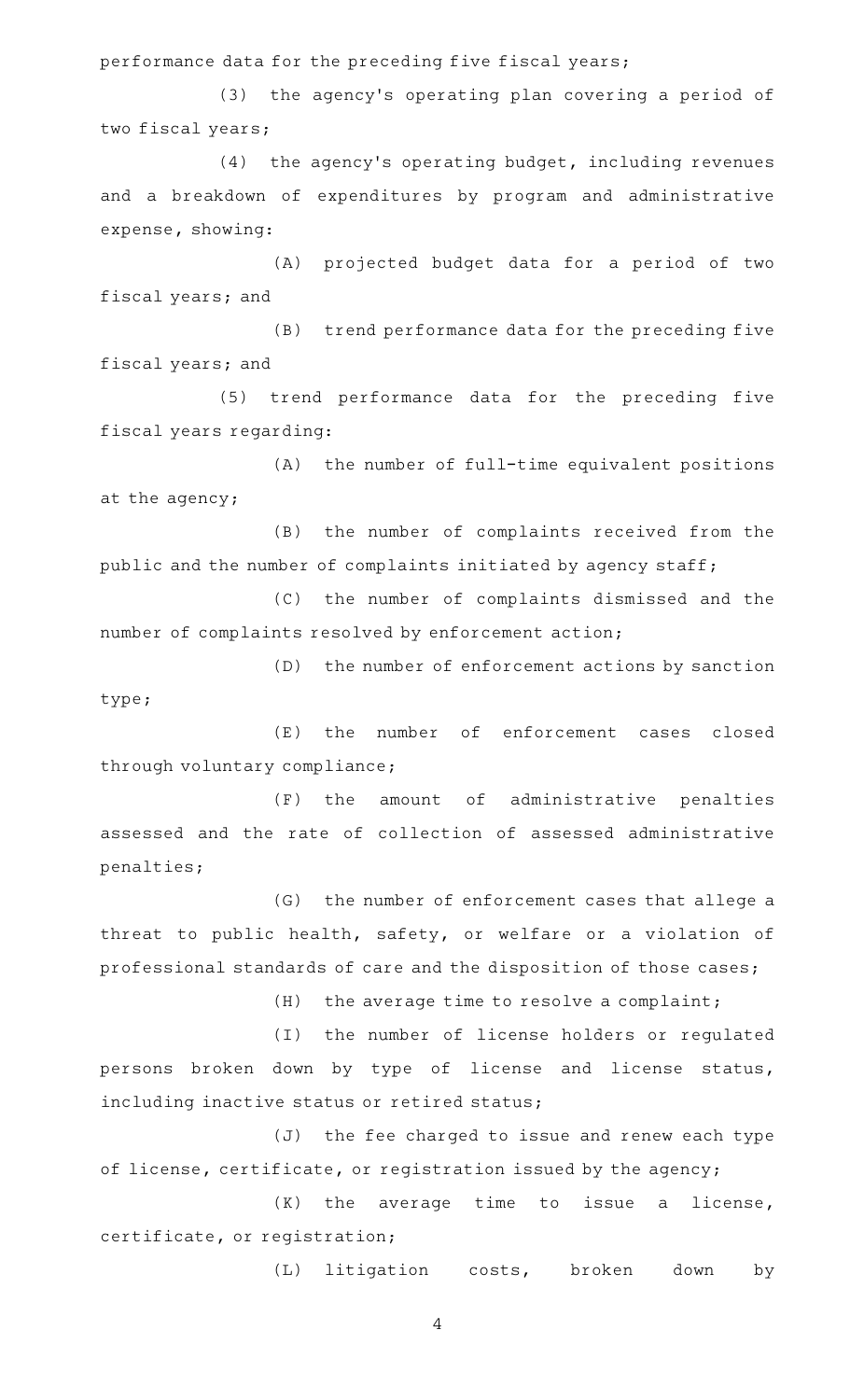administrative hearings, judicial proceedings, and outside counsel costs; and

(M) reserve fund balances. Added by Acts 2011, 82nd Leg., R.S., Ch. 1333 (S.B. [1000\)](http://www.legis.state.tx.us/tlodocs/82R/billtext/html/SB01000F.HTM), Sec. 1, eff. September 1, 2011. Amended by:

Acts 2019, 86th Leg., R.S., Ch. 334 (S.B. [624\)](http://www.legis.state.tx.us/tlodocs/86R/billtext/html/SB00624F.HTM), Sec. 38, eff. September 1, 2019.

Sec. 1105.006. ABILITY TO CONTRACT. (a) To carry out and promote the objectives of this chapter, the commission or board may enter into contracts and do all other acts incidental to those contracts that are necessary for the administration of the commission 's or board 's respective affairs and for the attainment of the commission's or board's respective purposes, except as limited by Subsection (b).

(b) Any indebtedness, liability, or obligation of the commission or board incurred under this section may not:

(1) create a debt or other liability of this state or another entity other than the commission or board, as appropriate; or

(2) create any personal liability on the part of the members or employees of the agency. Added by Acts 2011, 82nd Leg., R.S., Ch. 1333 (S.B. [1000\)](http://www.legis.state.tx.us/tlodocs/82R/billtext/html/SB01000F.HTM), Sec. 1, eff. September 1, 2011.

Sec. 1105.007. PROPERTY. The commission or board may acquire by lease and maintain, use, and operate any real, personal, or mixed property necessary to the exercise of the respective powers, rights, privileges, or functions of the commission or board.

Added by Acts 2011, 82nd Leg., R.S., Ch. 1333 (S.B. [1000\)](http://www.legis.state.tx.us/tlodocs/82R/billtext/html/SB01000F.HTM), Sec. 1, eff. September 1, 2011.

Amended by:

Acts 2019, 86th Leg., R.S., Ch. 334 (S.B. [624\)](http://www.legis.state.tx.us/tlodocs/86R/billtext/html/SB00624F.HTM), Sec. 39, eff. September 1, 2019.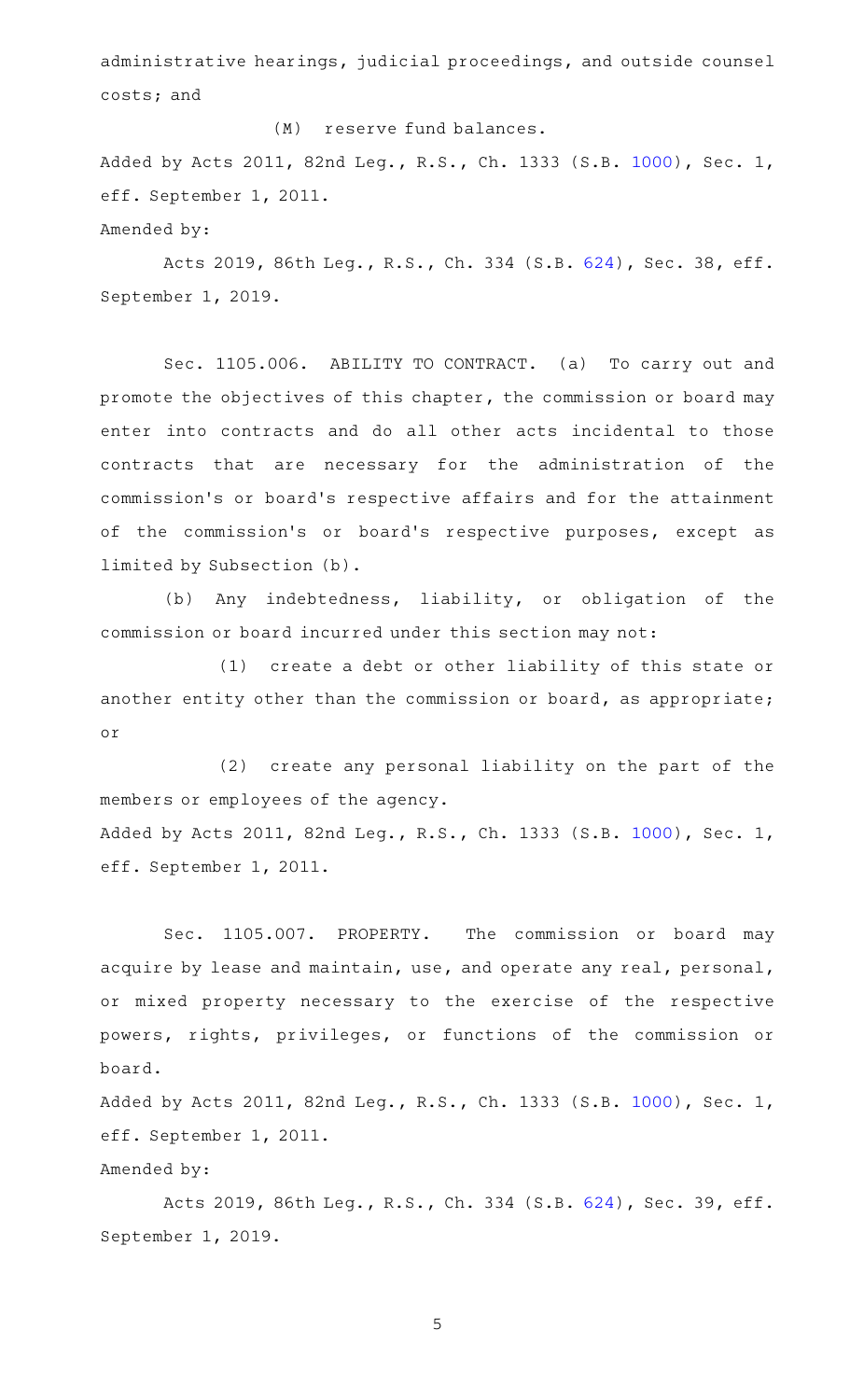Sec. 1105.008. SUITS. (a) The office of the attorney general shall represent the agency in any litigation.

(b) The attorney general may assess and collect from the agency reasonable attorney 's fees associated with any litigation under this section.

Added by Acts 2011, 82nd Leg., R.S., Ch. 1333 (S.B. [1000\)](http://www.legis.state.tx.us/tlodocs/82R/billtext/html/SB01000F.HTM), Sec. 1, eff. September 1, 2011.

Amended by:

Acts 2019, 86th Leg., R.S., Ch. 334 (S.B. [624\)](http://www.legis.state.tx.us/tlodocs/86R/billtext/html/SB00624F.HTM), Sec. 40, eff. September 1, 2019.

Sec. 1105.009. ADMINISTRATIVE HEARINGS. The State Office of Administrative Hearings shall enter into a contract with the agency for hearings conducted by the State Office of Administrative Hearings under a law administered by the commission or the board. The agency shall reimburse the State Office of Administrative Hearings for costs incurred in conducting the hearings.

Added by Acts 2011, 82nd Leg., R.S., Ch. 1333 (S.B. [1000\)](http://www.legis.state.tx.us/tlodocs/82R/billtext/html/SB01000F.HTM), Sec. 1, eff. September 1, 2011.

## Amended by:

Acts 2019, 86th Leg., R.S., Ch. 334 (S.B. [624\)](http://www.legis.state.tx.us/tlodocs/86R/billtext/html/SB00624F.HTM), Sec. 41, eff. September 1, 2019.

Sec. 1105.010. POST-PARTICIPATION LIABILITY. (a) If the agency no longer has status under this chapter as a self-directed semi-independent agency for any reason, the agency shall be liable for any expenses or debts incurred by the agency during the time the agency was a self-directed semi-independent agency. The agency's liability under this section includes liability for any lease entered into by the agency. This state is not liable for any expense or debt covered by this subsection, and money from the general revenue fund may not be used to repay the expense or debt.

(b) If the agency no longer has status under this chapter as a self-directed semi-independent agency for any reason, ownership of any property or other asset acquired by the agency during the time the agency was a self-directed semi-independent agency,